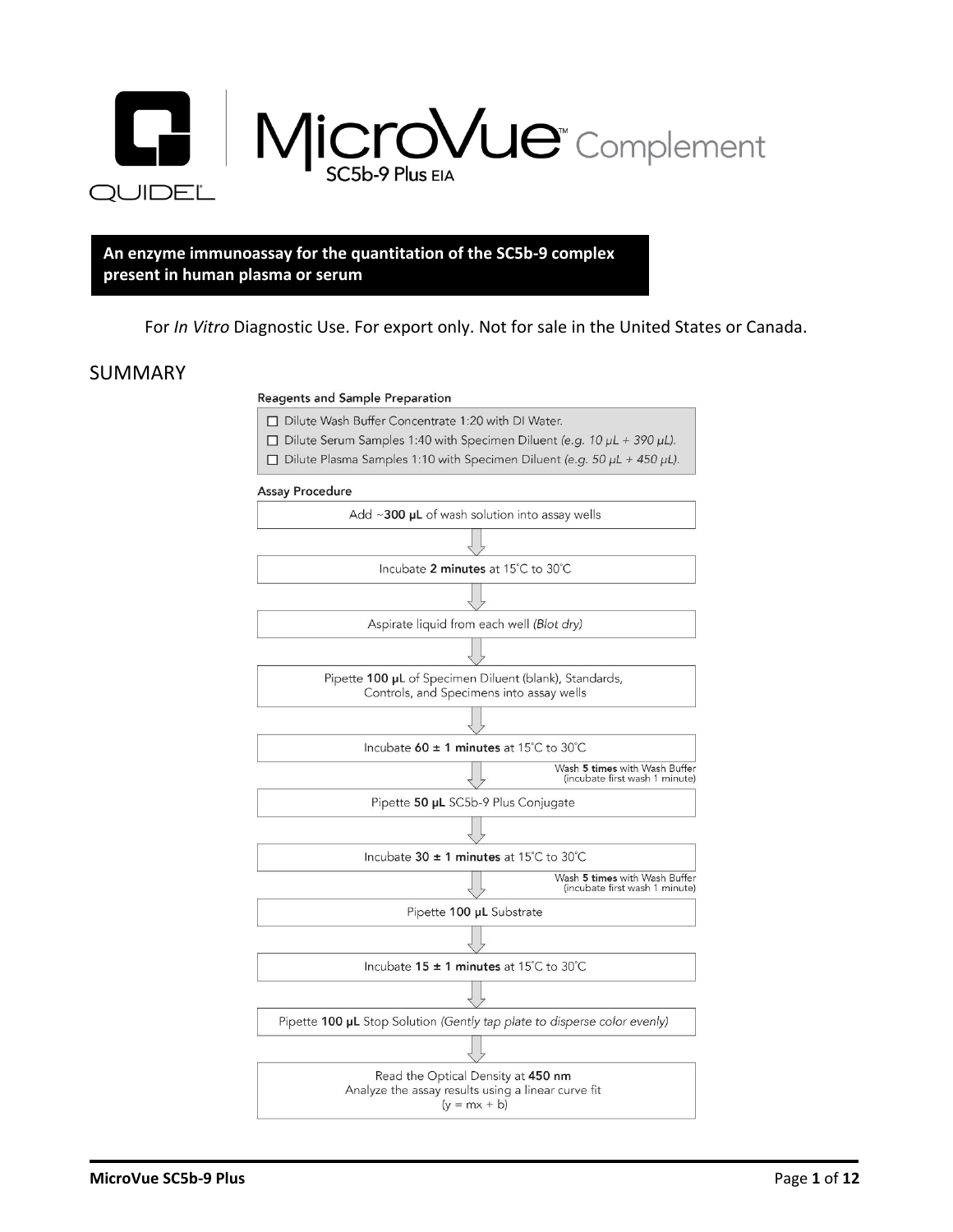

The MicroVue SC5b-9 Plus Enzyme Immunoassay measures the amount of the SC5b-9 complex present in human plasma or serum specimens.

# SUMMARY AND EXPLANATION

The Terminal Complement Complex (TCC, SC5b-9) is generated by the assembly of C5 through C9 as a consequence of activation of the complement system by either the classical, lectin or alternative pathway.<sup>1</sup> The membrane attack complex (MAC), a form of TCC, is a stable complex that mediates the irreversible target cell membrane damage associated with complement activation.<sup>1-4</sup> Complexes formed in the absence of a target membrane bind to naturally occurring regulatory serum proteins, e.g. the S protein,<sup>5-7</sup> at the C5b-7 stage of assembly forming soluble, non-lytic TCC.<sup>1,5</sup> For purposes of this document, we refer to all forms of stable Terminal Complement Complex interchangeably as TCC and SC5b-9, recognizing that other complement regulatory proteins, like Clusterin, also form these stable complexes and are detectable in the SC5b-9 Plus assay.

The MicroVue SC5b-9 Plus Enzyme Immunoassay measures the concentration of TCC thereby giving an indication of the status of the terminal complement pathway in the specimen. It uses a monoclonal antibody to the C9 ring of TCC to capture the complex. The trapped TCC is subsequently detected with HRP-conjugated antibodies that bind to antigens of the SC5b-9 complex. This test, which provides a rapid, highly specific and quantitative procedure for measuring TCC levels, is designed for investigations studying the role or status of terminal complement pathway activation in numerous research settings, and for monitoring the generation of SC5b-9 complexes *in vivo* or *in vitro*. Levels of TCC are indicative of the level of complement activation in the sample. High levels of complement activation have been demonstrated in a variety of disease states including Systemic Lupus Erythematosis (SLE) and other autoimmune diseases, rheutmatoid arthritis, acute respiratory distress, and during inflammatory diseases like myocardial infarct and stroke.

# PRINCIPLE OF THE PROCEDURE

The MicroVue SC5b-9 Plus Enzyme Immunoassay for the quantitation of SC5b-9 in human serum, plasma, or experimental samples is a three-step procedure utilizing (1) a microassay plate coated with a mouse monoclonal antibody that binds specifically to the C9 ring of SC5b-9, (2) HRP-conjugated antibodies to antigens of SC5b-9, and (3) a chromogenic substrate.

In the first step, standards, controls, and test specimens are added to microassay wells precoated with an anti-SC5b-9 specific monoclonal antibody. SC5b-9 present in the standards, controls, or specimens will bind to the immobilized anti-SC5b-9. After incubation, a wash cycle removes unbound material. Constituent proteins of the TCC, including C9, do not bind to this antibody and are washed away during the wash cycle.

In the second step, horseradish peroxidase (HRP)-conjugated antibodies to antigens on SC5b-9 are added to each test well. The enzyme-conjugated antibodies bind to SC5b-9 that was captured by the monoclonal anti-SC5b-9 bound on the surface of the microassay wells. After incubation, a wash cycle removes unbound conjugate.

In the third step, a chromogenic enzyme substrate is added to each microassay well. The bound HRP-conjugate reacts with the substrate forming a blue color. After incubation, a reagent is added to stop color development, resulting in a yellow color. The standard, control, and test specimen absorbances (A<sub>450</sub> values) are measured spectrophotometrically. The color intensity of the reaction mixture is proportional to the concentration of SC5b-9 (TCC) present in the test specimens, standards, and controls.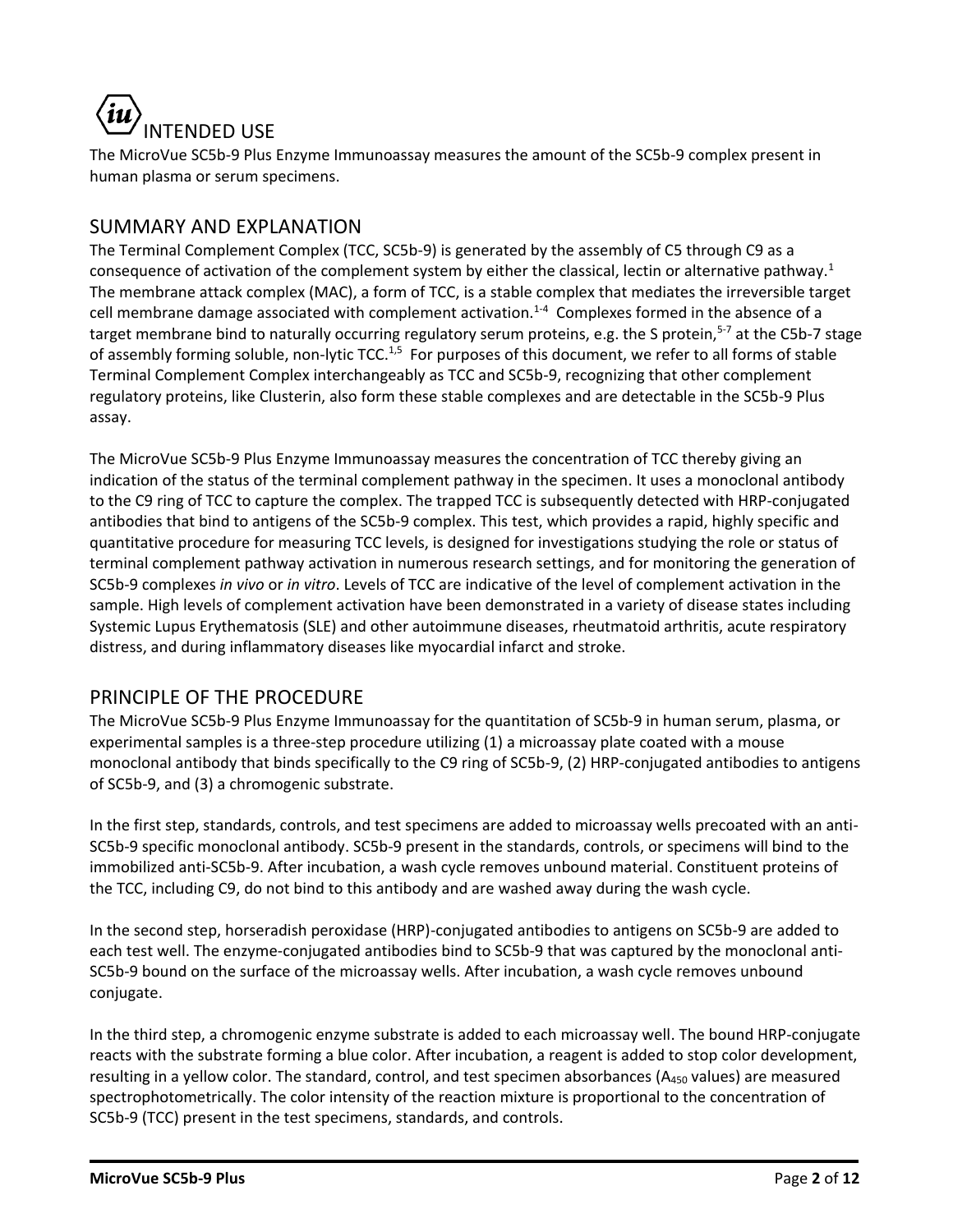#### REAGENTS AND MATERIALS PROVIDED

#### **96 Assays for SC5b-9 complex**

**MicroVue SC5b-9 Plus EIA kit contains the following:**

|                  | <b>SC5b-9 Standards:</b>                                                                                                                                                  | Parts A9958-62     | 1.5 mL, 5 each  |  |
|------------------|---------------------------------------------------------------------------------------------------------------------------------------------------------------------------|--------------------|-----------------|--|
| В<br>C<br>D<br>Е | Contains human serum containing known amounts of SC5b-9 in PBS, Protein Stabilizers, Preservatives                                                                        |                    |                 |  |
| Н.               | <b>High/Low Controls</b><br>Contains human plasma with a high/low level of SC5b-9 complexes, Preservatives                                                                | Parts A9581, A9582 | 1.5 mL, 2 each  |  |
| ❶                | <b>Coated Strips</b><br><b>Part A3840</b><br>12 each<br>Eight-well strips coated with a mouse monoclonal antibody specific for human SC5b-9 in a resealable foil<br>pouch |                    |                 |  |
| 2                | <b>Stop Solution</b><br>Contains 1N (4%) Hydrochloric Acid                                                                                                                | <b>Part A9947</b>  | $12 \text{ mL}$ |  |
| ❸                | <b>20X Wash Solution Concentrate</b><br>Contains phosphate buffered saline (PBS), 0.05% Tween-20 <sup>®</sup> , and Proclin <sup>®</sup> 300                              | <b>Part A9957</b>  | 50 mL, 2 each   |  |
| Ø                | <b>Specimen Diluent</b><br>Contains PBS, 0.05% Tween-20 Protein Stabilizers, 0.035% Proclin 300                                                                           | <b>Part A3670</b>  | 50 mL           |  |
| 6                | <b>TMB Substrate</b><br>Ready to Use. Contains 3,3',5,5'-tetramethylbenzidene (TMB) and Hydrogen Peroxide (H <sub>2</sub> O <sub>2</sub> )                                | <b>Part 5059</b>   | 12 mL           |  |
| 6                | <b>SC5b-9 Plus Conjugate</b><br>Contains Horseradish Peroxidase-conjugated (Goat) antibodies to antigens of SC5b-9                                                        | <b>Part A9577</b>  | 7 mL            |  |

# MATERIALS REQUIRED BUT NOT PROVIDED

- Timer (60 minute range)
- Calculator or other computational method to validate the assay
- Clean, unused microassay plates and/or test tubes and racks
- Container for wash buffer dilution
- Wash bottle or other immunoassay washing system
- Adjustable multichannel pipette (8 or 12 channels) or repeating micropipettes (optional)
- Clean pipettes, 1 mL, 5 mL, and 10 mL
- Micropipettes and pipette tips
- Plate reader capable of optical density readings between 0.0 and 2.0
- Deionized or distilled water
- While not required, a plate reader with auto-mix capability is recommended.

#### WARNINGS AND PRECAUTIONS

- For *in vitro* diagnostic use
- Treat specimen samples as potentially biohazardous material. Follow Universal Precautions when handling contents of this kit and any patient samples.
- Use the supplied reagents as an integral unit prior to the expiration date indicated on the package label.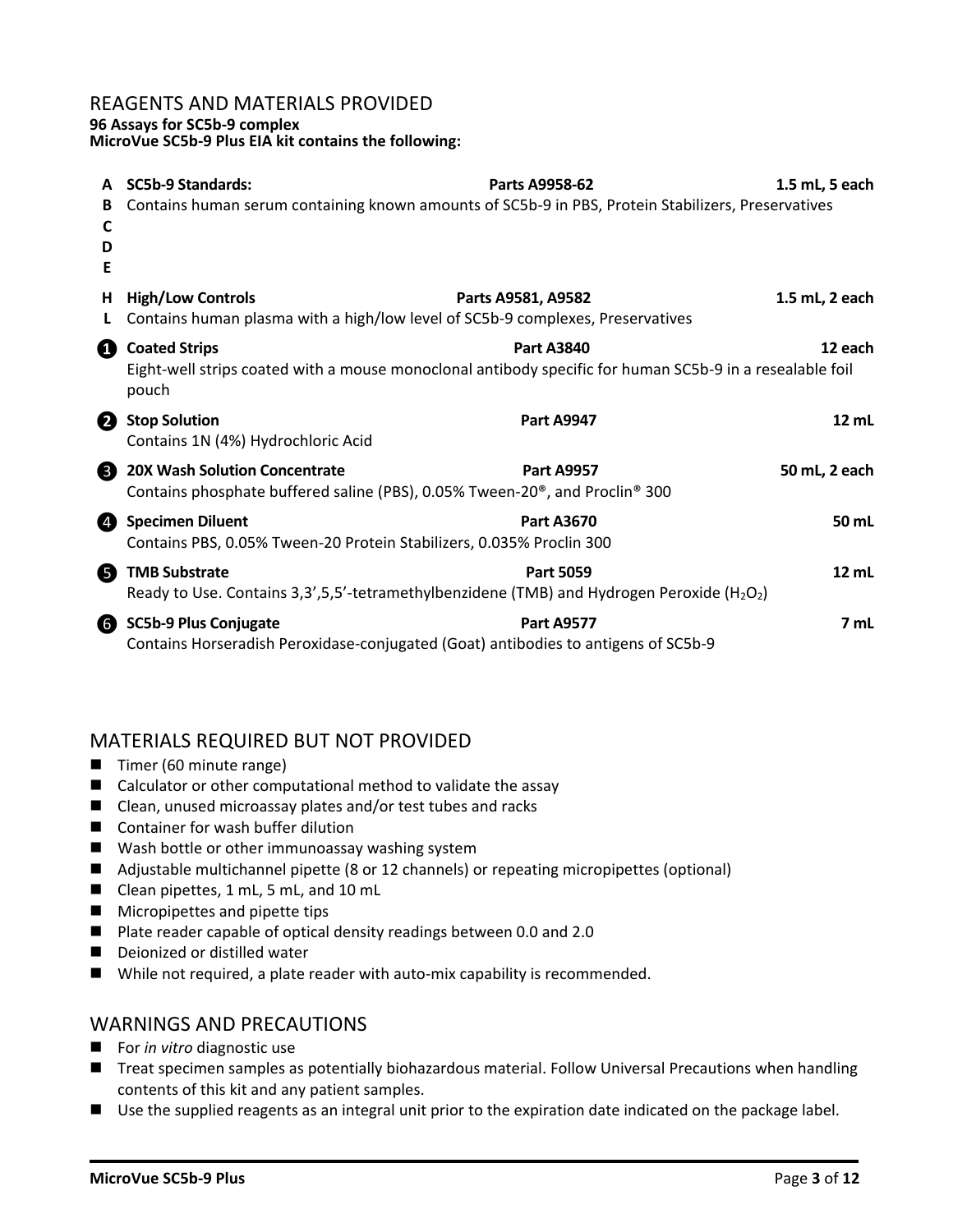- Store assay reagents as indicated.
- Do not use Coated Strips if pouch is punctured.
- ProClin 300 is used as a preservative. Incidental contact with or ingestion of buffers or reagents containing ProClin can cause irritation to the skin, eyes or mouth. Use good laboratory practices to reduce exposure. Seek medical attention if symptoms are experienced.
- The Stop Solution is considered corrosive and can cause irritation. Do not ingest. Avoid contact with eyes, skin, and clothing. If contact is made, immediately rinse affected area with water. If ingested, call a physician.
- Each donor unit used in the preparation of the standards and control sera of this product was tested by an FDA-approved method for the presence of antibody to human immunodeficiency virus (HIV1 and HIV2) and to hepatitis C virus, as well as for hepatitis B surface antigen. Since no test method can offer complete assurance that infectious agents are absent, these reagents should be handled at Biosafety Level 2 as recommended for any potentially infectious human serum or blood specimen in the Centers for Disease Control/National Institutes of Health manual "Biosafety in Microbiological and Biomedical Laboratories," 2007.
- Proper collection and storage of test specimens are essential for accurate results (see *SPECIMEN COLLECTION AND STORAGE*).
- Avoid microbial or cross-contamination of specimens or reagents.
- Do not use a microassay well for more than one test.
- Decontaminate all specimens, reagents, and materials by soaking for a minimum of 30 minutes in a 1:10 solution of household bleach (sodium hypochlorite) or autoclave at 121°C for 30 minutes at 15 psi.
- Using incubation times and temperatures other than those indicated in the Procedure section may give erroneous results.
- The TMB Substrate must be protected from light during storage and incubation. Avoid contact with eyes, skin, and clothing. If contact is made, immediately rinse affected area with water.
- Do not allow microassay wells to dry once the assay has begun.
- When removing liquid from the microassay wells, do not scrape or touch the bottom of the wells.
- Heat-inactivated specimens may yield erroneous results.
- Hyperlipemic or contaminated specimens may give erroneous results.
- To avoid aerosol formation during washing, use an apparatus to aspirate the wash fluid into a bottle containing household bleach.
- A wash bottle or automated filling device should be used to wash the plate (ASSAY PROCEDURE, Step 8). **For best results, do not use a multichannel pipette to wash the microassay plate.**
- Testing should be performed in an area with adequate ventilation.
- Dispose of containers and unused contents in accordance with Federal, State and Local regulatory requirements.
- Wear suitable protective clothing, gloves, and eye/face protection when handling the contents of this kit.
- Wash hands thoroughly after handling.
- For additional information on hazard symbols, safety, handling and disposal of the components within this kit, please refer to the Safety Data Sheet (SDS) located at quidel.com

#### **STORAGE**

Store the unopened kit at 2°C to 8°C. Equilibrate reagents and materials to 15°C to 30°C before use. Place all unused microassay strips into the storage bag, reseal the bag, and store at 2°C to 8°C.

#### SPECIMEN COLLECTION AND STORAGE

#### **Handle and dispose of all specimens using Universal Precautions.**

The proper collection, processing and storage of specimens is essential since SC5b-9 may be generated in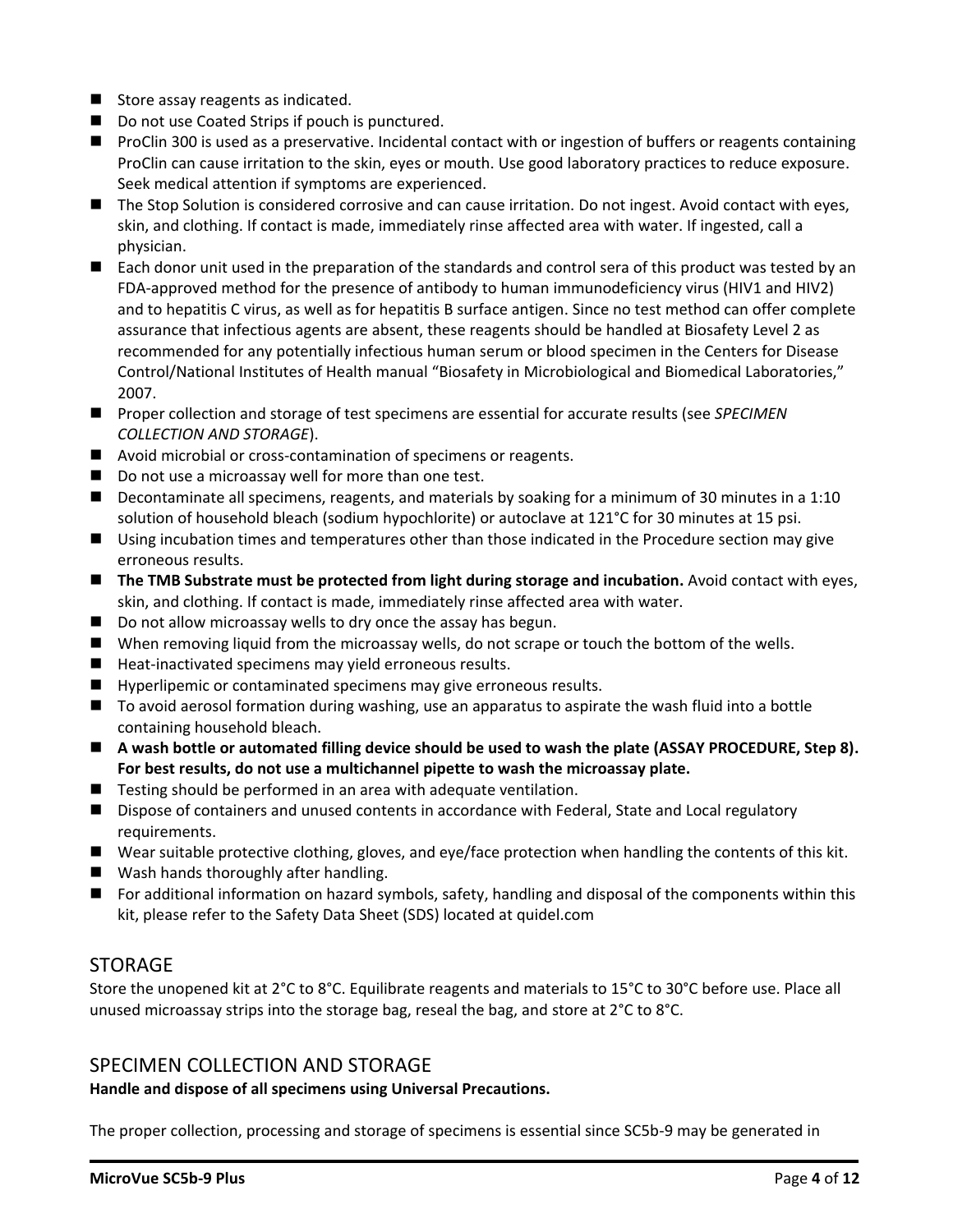improperly handled specimens through artifactual complement activation.

Values for normal serum samples will typically be higher than those obtained with EDTA or citrated normal plasma samples. The SC5b-9 levels in EDTA or citrated plasma may therefore more accurately represent the *in vivo* concentrations.

Serum or EDTA or citrated plasma specimens should be collected aseptically using standard techniques. The specimens should be tested immediately or stored at 4°C or on ice for no longer than four hours before being assayed.

If the specimen cannot be tested within four hours under the guidelines detailed above, the specimen should be frozen at –70°C, or below.

A **Specimen Stabilizing Solution** (Part A9576) can also be used to prepare human serum and plasma specimens for storage. Proper use of this product, available only from Quidel, requires that the specimen be mixed 1:1 with the solution prior to freezing. Additional technical information about the solution is available upon request.

Thaw frozen specimens rapidly at 37°C until just thawed. Transfer thawed specimens immediately to ice (for no longer than four hours) to prevent complement activation prior to dilution. Do not leave specimens at 37°C, as complement activation may occur. Do not thaw specimens at room temperature or 4°C as this can lead to complement activation. Specimens should be tested as soon as possible after thawing. Repeated freezing and thawing is not recommended. If samples are to be re-frozen for further analysis, Quidel suggests freezing multiple aliquots of the specimen to prevent multiple freeze/thaw cycles.

# REAGENT PREPARATION

#### **Bring all reagents and materials to 15°C to 30°C before use.**

After removing the needed reagents and materials, return the unused items to their appropriate storage temperatures (see *STORAGE*).

Standards and Controls do not require dilution or preparation prior to use.

#### Wash Solution

Mix the 20X Wash Solution Concentrate by inverting the bottle several times. If the 20X Wash Solution Concentrate has been stored at 2°C to 8°C, crystals may have formed. To dissolve the crystals, warm the bottle in a 37°C to 50°C water bath until all crystals have dissolved, and follow by mixing thoroughly. Prepare the Wash Solution by diluting the entire contents of one of the bottles of 20X Wash Solution Concentrate up to one liter with distilled or deionized water. Mix thoroughly. The Wash Solution is stable for 30 days when stored in a clean container at 2°C to 8°C. If discoloration or cloudiness occurs, discard the reagent.

# Selecting the Microassay Strips

Determine the number of wells required for the assay. It is recommended that the blank wells, Controls, and Standards be tested in duplicate. Remove the strip retainer from the assembled plate. Remove the unneeded strips and place them in the storage bag, reseal the bag, and return it to storage at 2°C to 8°C. Secure the strips to be used in the assay in the assay plate frame.

#### Specimen Dilution

**Caution: Treat all specimens as potentially hazardous. Use Universal Precautions. Do not use heatinactivated, contaminated, or improperly stored specimens.**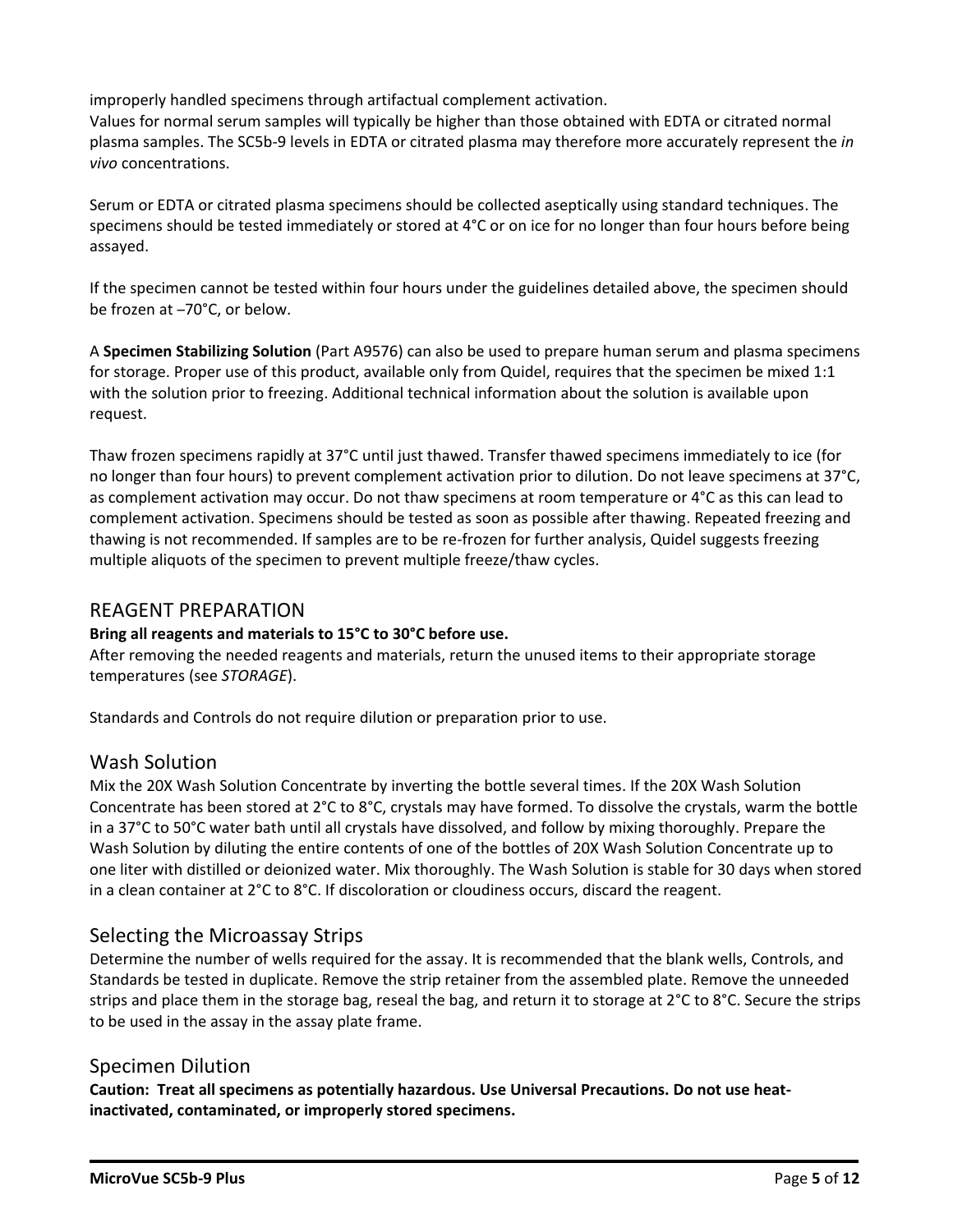#### **Note: See** *SPECIMEN COLLECTION AND STORAGE* **for important notes on proper methods to thaw frozen specimens. Proper sample handling is essential for accurate results.**

Quidel suggests that normal plasma samples be diluted 1:10 in the provided Specimen Diluent; serum samples should be diluted 1:40. A 1:200 dilution, or greater, may be required for a sample with high levels of SC5b-9. Samples must be diluted so that A<sub>450</sub> values observed are above the LLOQ and do not exceed the A<sub>450</sub> value of the SC5b-9 Kit Plus Standard E. Samples with A<sub>450</sub> readings outside this range should be re-assayed at a new dilution.

Determine the number (N) of specimens to be tested. Label test tubes #1 through #N, and record which specimen corresponds to each tube. Prepare an appropriate dilution (see preceding paragraph) of each specimen using the Specimen Diluent. Mix thoroughly, but avoid formation of foam and bubbles. Do not store or reuse diluted specimens.

# Adding Diluted Specimens to the Microtiter Wells

Either of two methods can be used to add diluted specimens, standards, controls, and buffer, to the wells (see Step 6 of *ASSAY PROCEDURE*). For small assay runs where only a few specimens are being tested, the diluted specimens and other reagents may be added directly to their assigned wells with a micropipette (100 µL/well). For small or large runs, but especially larger runs, we recommend the use of a multichannel pipettor for adding specimens as follows. **(This procedure may be used to conveniently add the Conjugate, Substrate, and Stop Solution, as well.)**

In order to load the Standards, Controls and diluted specimens into the microassay wells as rapidly as possible, a "replica plating" procedure can be employed. Instead of adding 100 µL of each Standard, Control, or diluted specimen to the antibody-coated wells individually, 120  $\mu$ L to 130  $\mu$ L of each solution can be added to individual wells in a blank plate (not provided) corresponding to the final EIA pattern desired. After all the solutions to be tested have been added to the microassay wells in the blank plate, rapidly transfer 100 µL from each blank well to the antibody-coated wells using a multichannel micropipettor. To avoid the possibility of cross-contamination, pipette tips must be changed each time there is a change in the composition of the samples to be transferred.

# ASSAY PROCEDURE

#### **Read entire product insert before beginning the assay.**

*See REAGENT PREPARATION and WARNINGS AND PRECAUTIONS.*

- 1. Record the microassay well positions corresponding to the blank well(s), all test samples, Standards, and Controls as well as the indicated lot numbers from the vial labels. Label one corner of the Microassay Plate for orientation.
- 2. Prepare the microassay strips as follows:
	- a. Rehydrate microassay wells by adding approximately 300 µL of Wash Solution to each well using a wash bottle or automated filling device.
	- b. Incubate at 15°C to 30°C for two minutes.
	- c. Remove the liquid from each well.
	- d. Invert the plate and tap firmly on absorbent paper twice to remove any remaining liquid.
- 3. Select one or more wells to serve as a blank. Add 100 µL of Specimen Diluent to the well(s) that will be used to blank the plate reader.
- 4. Add 100 µL of each SC5b-9 Standard (A, B, C, D, E) to duplicate wells. **Note: The standards have already been diluted and are ready to use.**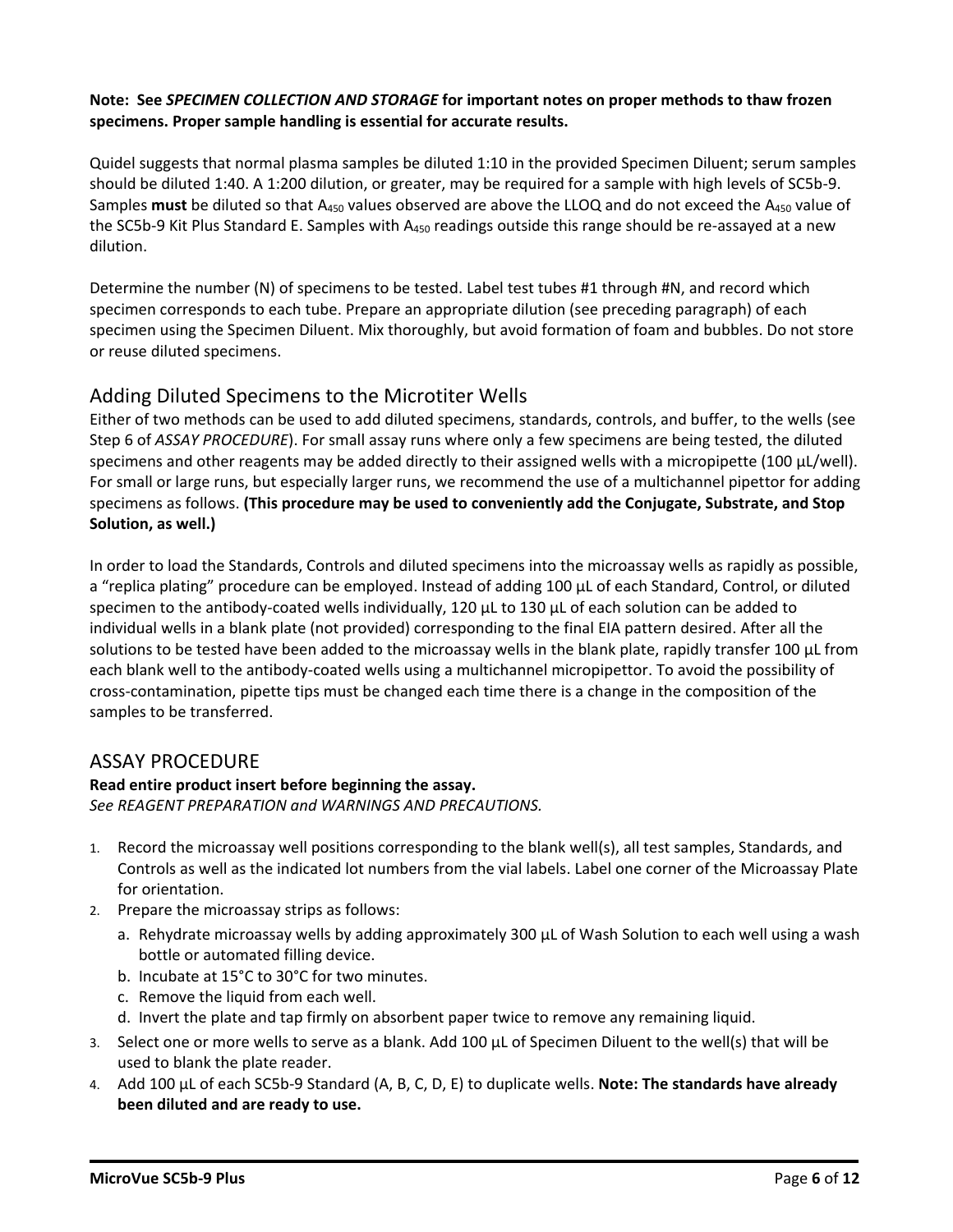- 5. Add 100 µL of both the SC5b-9 High Control and SC5b-9 Low Control to duplicate wells. **Note: The controls have already been diluted and are ready to use.**
- 6. Add 100 µL of each diluted specimen to its assigned microassay well. (See *REAGENT PREPARATION*, Specimen Dilution).
- 7. Incubate at  $15^{\circ}$ C to  $30^{\circ}$ C for  $60 \pm 1$  minutes.
- 8. Wash the microassay wells as follows:
	- a. After the incubation in step 7 (or in step 10 below) remove the liquid from each well.
	- b. Add approximately 300 µL Wash Solution to each well using a wash bottle or automated filling device.
	- c. Incubate the wells for 1 minute at 15°C to 30°C.
	- d. Remove the liquid from each well.
	- e. Add approximately 300 µL Wash Solution to each well.
	- f. Remove the liquid from each well.
	- **g. Repeat steps e-f three additional times.**
	- h. After the fifth wash cycle, invert the plate, and tap firmly on absorbent paper twice to remove any remaining liquid.
- 9. Using a multichannel or repeating pipette, dispense 50 µL of SC5b-9 Plus Conjugate into each washed test well, including the blank well(s).
- 10. Incubate the microassay strips at 15°C to 30°C for 30  $\pm$  1 minutes.
- 11. Wash the microassay wells after the 30-minute incubation (step 10), as described under *ASSAY PROCEDURE*, step 8.
- 12. Immediately following the wash procedure, dispense 100 µL of the Substrate Solution into each well, including the blank(s).
- 13. Incubate the microassay strips at 15 $^{\circ}$ C to 30 $^{\circ}$ C for 15 ( $\pm$  1) minutes.
- 14. Add 100 µL of Stop Solution to each well to stop the enzymatic reaction. The Stop Solution should be added to the wells in the same order and at the same rate as the Substrate Solution. Gently tap the plate to disperse the color development evenly. **NOTE: Optimal results may be obtained by using the plate reader's auto-mix function (if available) just prior to reading the plate.**
- 15. Determine the absorbance reading at 450 nm ( $A_{450}$  value) for each test well within 30 minutes after the addition of the Stop Solution (step 14), making the necessary blank correction.
- 16. Determine the concentration of samples and Controls from the standard curve.
- 17. Dispose of the remaining diluted specimens and controls and the used microassay strips (see *WARNINGS AND PRECAUTIONS*).

# QUALITY CONTROL

Good laboratory practice recommends use of controls to ensure that the assay is performing properly. Each SC5b-9 Plus kit contains High and Low Controls that can be used for this purpose. Control ranges are provided. The Control values are intended to verify the validity of the curve and sample results. Each laboratory should establish its own parameters for acceptable assay limits. If the control values are NOT within your laboratory's acceptance limits, the assay results should be considered questionable, and the samples should be repeated. In addition, the package insert requires that the standard curve generated with the kit Standards meet stringent validation requirements. If the assay does not meet these requirements, repeat the assay, or contact Quidel Technical Service.

The Certificate of Analysis included in this kit is lot-specific and is to be used to verify that the results obtained by your laboratory are similar to those obtained at Quidel Corporation. The optical density values provided are to be used as a guideline only. The results obtained by your laboratory may differ.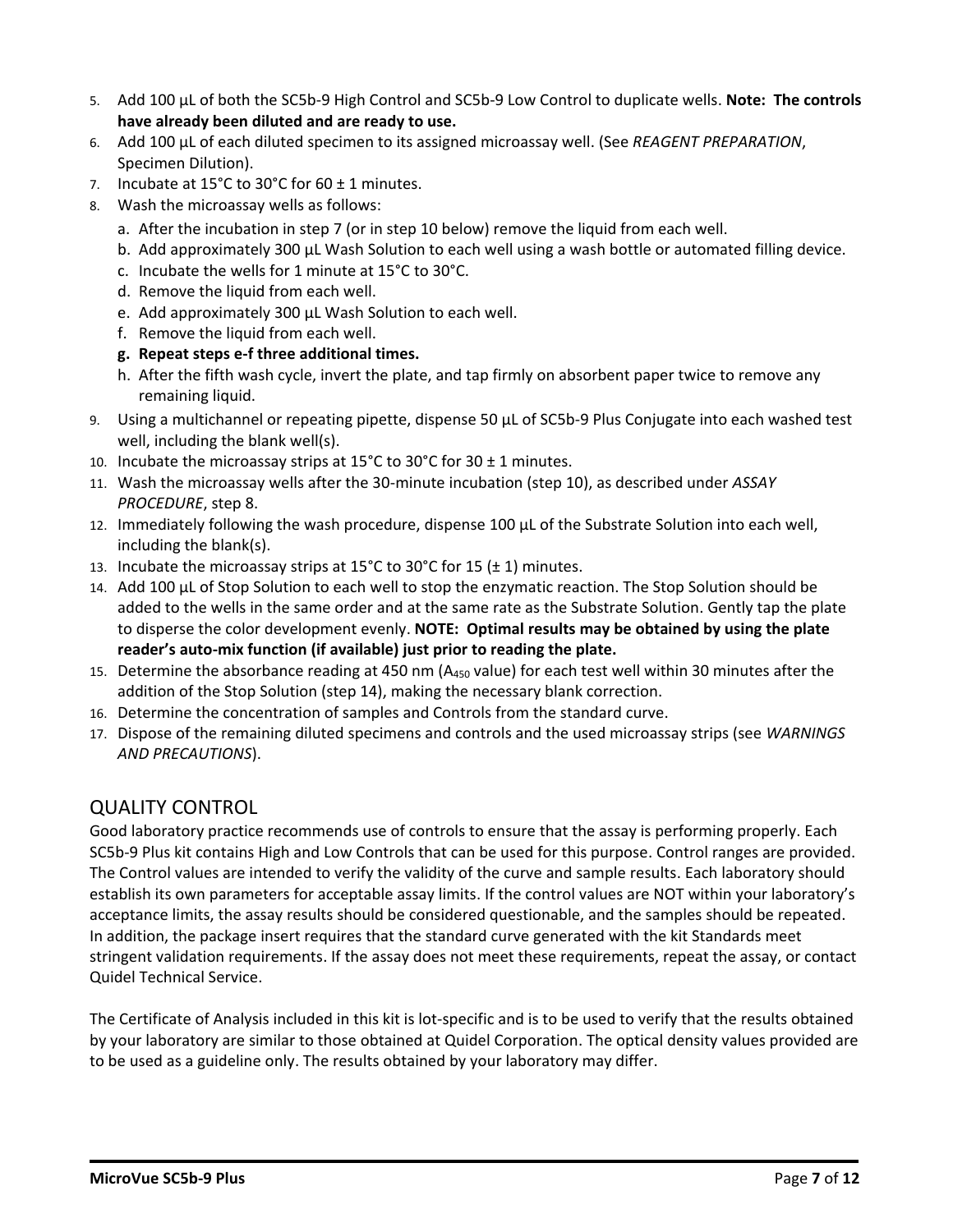# INTERPRETATION OF RESULTS

# Calculation of Results

**Use of the Standard Curve:** The standard curve for the SC5b-9 Plus EIA is generated using the blank subtracted  $A_{450}$  values for each standard (on the y axis) and the assigned concentration for each standard (on the x axis). After linear regression, the generated standard curve must meet the validation requirements (see below). Most computers and calculators are capable of performing these calculations.

Alternatively, the data may be graphed manually and the values (ng/mL) of the test samples read directly from the best-fit line of the standard curve. An example of a typical standard curve is shown in Figure 1.



**Figure 1 Representative Standard Curve**

# Calculation of Actual SC5b-9 Concentration in Specimens

The assigned concentration on the certificate of analysis are absolute units of SC5b-9 complex. The concentration of SC5b-9 in a specimen is determined by multiplying the determined concentration by the appropriate specimen dilution factor. For example, if an EDTA-plasma specimen is diluted 1:10 for the assay and the linear regression curve yields a concentration of 20 ng SC5b-9/mL, then the concentration of SC5b-9 in the specimen would be 200 ng SC5b-9/mL (or 20 x 10).

In order to obtain accurate SC5b-9 concentration determinations for test specimens that yield A<sub>450</sub> values greater than that of the SC5b-9 Standard E (or that yield  $A_{450}$  values less than the LLOQ), specimens should be re-assayed at a different dilution so that their new  $A_{450}$  values will be within these limits. In all repeat assays the SC5b-9 Standards and Controls must also be retested.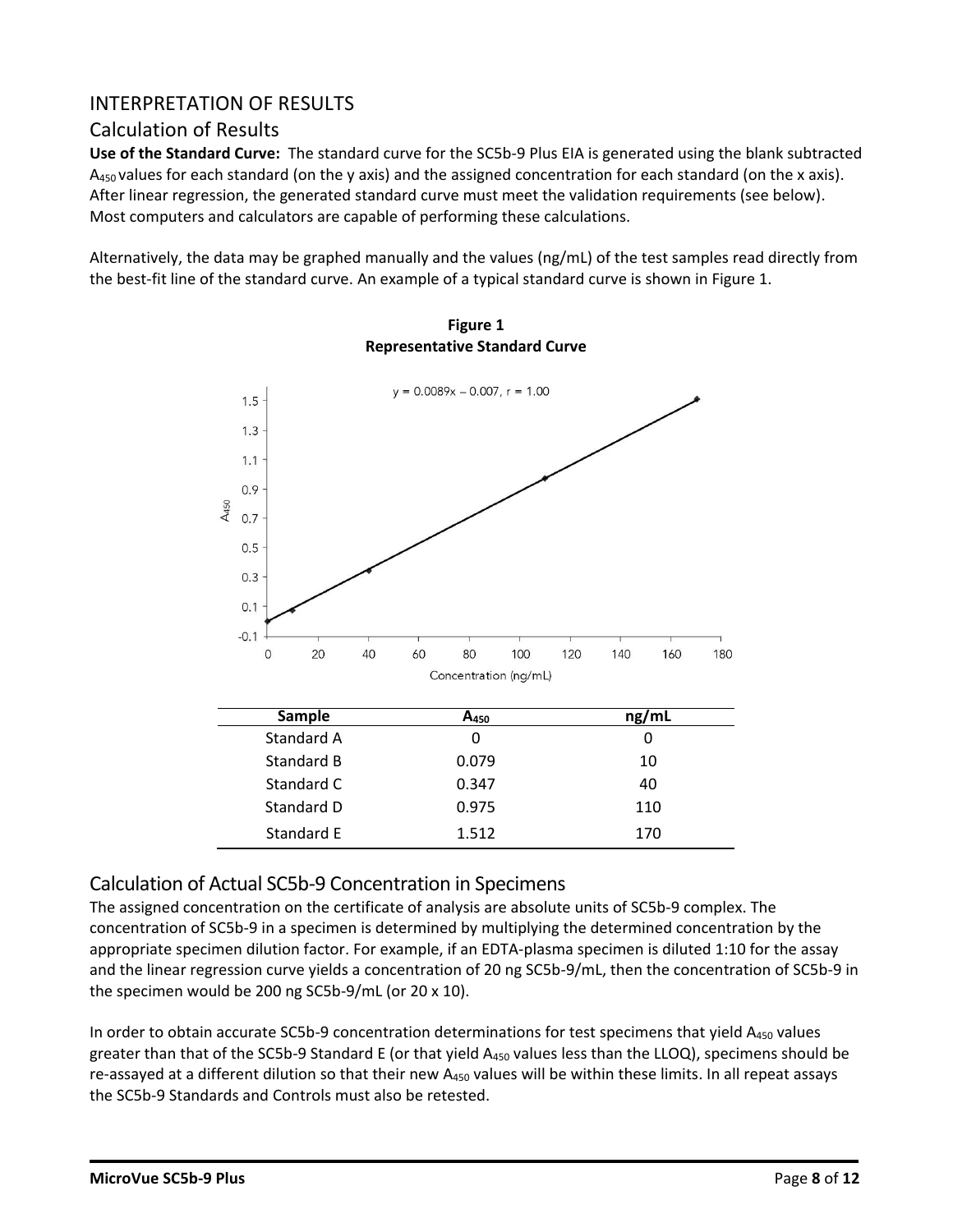# Validation

Determine the slope, intercept, and correlation coefficient of the derived best-fit line for the SC5b-9 A, B, C, D, and E Standards. The values must be within the specified ranges to qualify the assay:

> correlation coefficient (r): > 0.95 slope (m): 0.0039 to 0.0123 y-intercept (b): (–)0.189 to (+)0.201

Refer to the certificate of analysis for the acceptable SC5b-9 concentration range for the High and Low Controls.

#### LIMITATIONS OF THE PROCEDURE

The MicroVue SC5b-9 Plus Enzyme Immunoassay has been used to test specimens collected as serum or as plasma in EDTA and citrate. Other anticoagulants have not been tested.

# SAMPLE VALUES

EDTA plasma and serum from forty (40) normal donors were tested in the SC5b-9 *Plus* EIA kit. The results are presented below:

|                    |    | Mean<br>(ng/mL) | Range: ± 2SD<br>(ng/mL) |
|--------------------|----|-----------------|-------------------------|
| <b>EDTA Plasma</b> | 40 | 147             | 75 to 219               |
| Serum              | 40 | 356             | 187 to 525              |

**NOTE:** the mean and Standard Deviation (SD) behavior of SC5b-9 complex concentrations determined for plasma or serum samples may vary between laboratories; therefore, it is recommended that each laboratory determines its own normal ranges. The values provided above should be regarded as a reference only.

# PERFORMANCE CHARACTERISTICS

#### Limits

**LOD:** The limit of detection (LOD) for the SC5b-9 assay is 3.7 ng/mL, determined by the upper 3SD limit in a zero standard study.

**LLOQ:** The lower limit of quantitation (LLOQ) for the SC5b-9 assay is 8.8 ng/mL, the lowest concentration on the standard curve that met NCCLS criteria for accuracy and precision.

#### Interfering Substances

The following substances were tested in the SC5b-9 Plus assay and not found to interfere with the assay:

| <b>Substance</b> | Concentration |  |
|------------------|---------------|--|
| <b>Bilirubin</b> | 40 mg/dL      |  |
| Hemoglobin       | 500 mg/dL     |  |
| Triglycerides    | 3000 mg/dL    |  |
| Li + Heparin     | 14 U/mL       |  |
| Na + Heparin     | 14 U/mL       |  |
| C9 Protein       | 180 mg/L      |  |
| Albumin          | 6000 mg/dL    |  |
| Glucose          | 1200 mg/dL    |  |
|                  |               |  |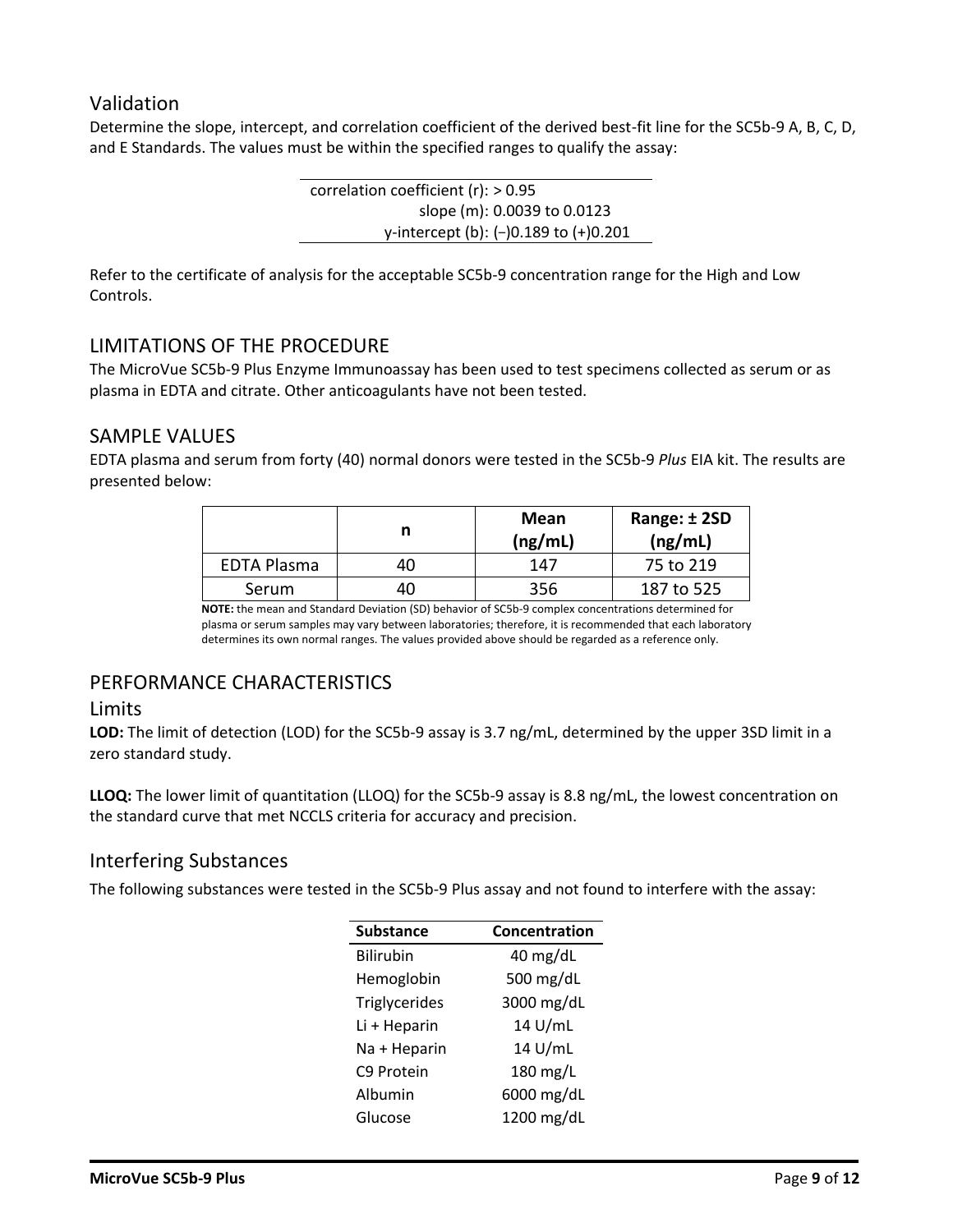| <b>Substance</b> | Concentration |
|------------------|---------------|
| Cholesterol      | 500 mg/dL     |

#### Precision

Within-run and between-run precision was determined by assaying 20 replicates of 2 plasma samples and 2 serum samples in 10 different runs.

| Sample | <b>SC5b-9</b><br>(ng/mL) | Within-run <sup>1</sup> C.V.<br>(%) | Between-run <sup>2</sup><br>$C.V.$ (%) |
|--------|--------------------------|-------------------------------------|----------------------------------------|
| Plasma | 139.0                    | 6.8                                 | 13.1                                   |
|        | 462.9                    | 1.9                                 | 5.2                                    |
| Serum  | 803.6                    | 2.8                                 | 10.4                                   |
|        | 1410.6                   | 1.6                                 | 5.0                                    |

 $n = 20$  replicates

 $2n = 10$  runs

# Linearity

Linearity was performed by mixing a high plasma sample with a low plasma sample in various ratios to create intermediate levels of analyte. The average recovery was 94% with an absolute range of 86% to 104%.

# **ASSISTANCE**

To place an order or for technical support, please contact a Quidel Representative at 800.874.1517 (in the U.S.) or 858.552.1100 (outside the U.S.), Monday through Friday, from 8:00 a.m. to 5:00 p.m., Eastern Time. Orders may also be placed by fax at 740.592.9820. For e-mail support contact customerservice@quidel.com or technicalsupport@quidel.com.

For services outside the U.S., please contact your local distributor. Additional information about Quidel, our products, and our distributors can be found on our website quidel.com.

#### REFERENCES

- 1. Müller-Eberhard, H.J., The Membrane Attack Complex, Springer Seminars in Immunopathology, Vol. 7, p.93, 1984.
- 2. Lachmann, P.J. and Thompson, R.A., Reactive lysis: The complement-mediated lysis of unsensitized cells. II. The characterization of activated reactor as C56 and the participation of C8 and C9. J. Exp. Med., Vol. 131, p.643, 1970.
- 3. Götze, O., and Müller-Eberhard, H.J., Lysis of erythrocytes by complement in the absence of antibody. J. Exp. Med., Vol. 132, p.898, 1970.
- 4. Kolb, W.P., Haxby, J.A., Arroyave, C.M., and Müller-Eberhard, H. J., Molecular analysis of the membrane attack mechanism of complement. J. Exp. Med., Vol. 135, p.549, 1972.
- 5. Kolb, W.P., and Müller-Eberhard, H.J., The membrane attack mechanism of complement. Isolation and subunit composition of the C5b-9 complex, J. Exp. Med., Vol. 141, p.724, 1975.
- 6. Podack, E.R., Kolb, W.P., and Müller-Eberhard, H.J., The C5b-6 complex: formation, isolation, and inhibition of its activity by lipoprotein and the S-protein of human serum. J. Immunol., Vol. 120, p.1841, 1978.
- 7. Podack, E.R. and Müller-Eberhard, H.J., Isolation of human S-protein, of an inhibitor of the membrane attack complex of complement. J. Biol. Chem., Vol. 254, p.9808, 1979.

MicroVue is a trademark of Quidel Corporation. Any other trademark contained in this document is the property of its respective owner and its use herein does not imply sponsorship or endorsement of any products or services.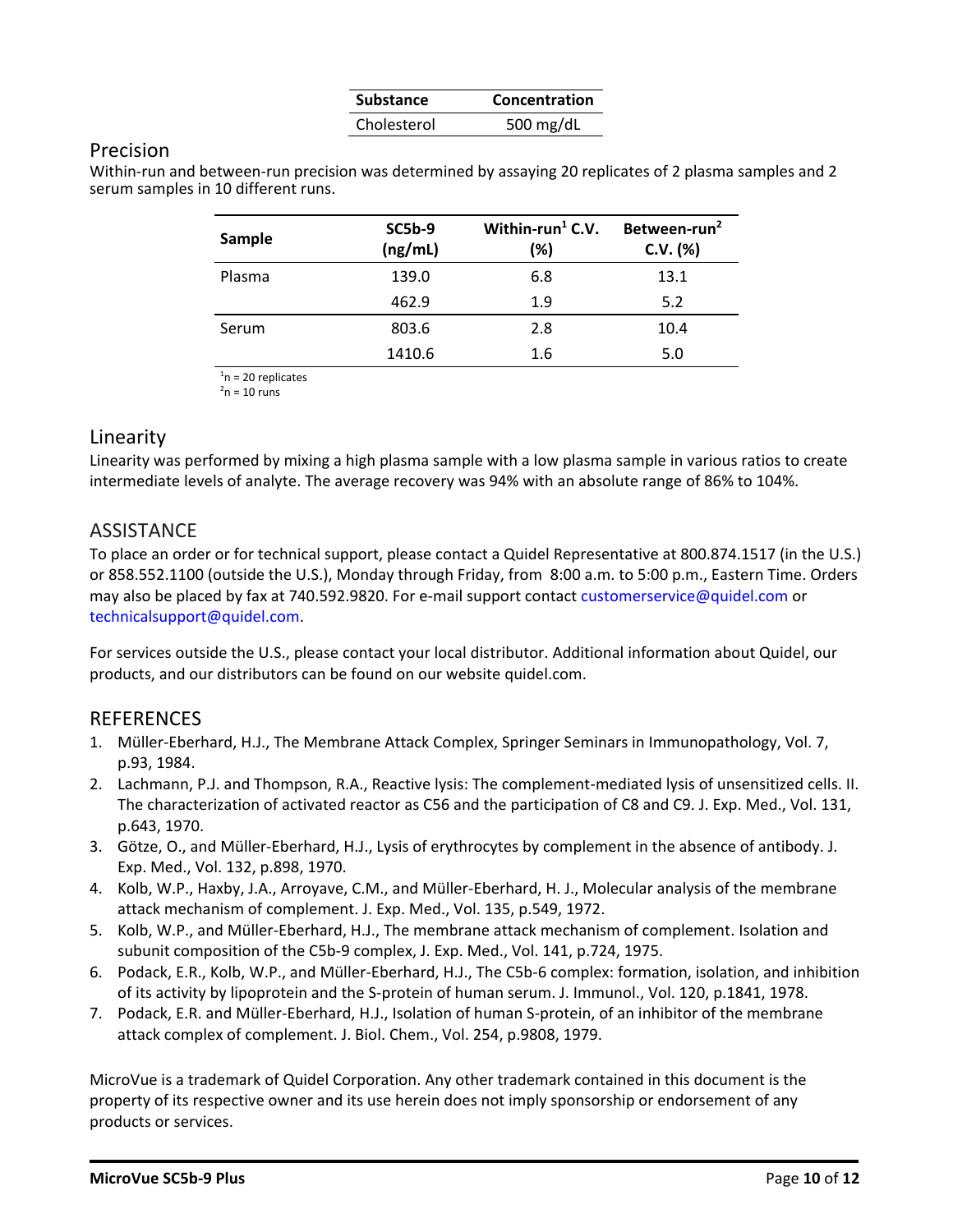

A029 – MicroVue SC5b-9 Plus Kit







MDSS GmbH Schiffgraben 41 30175 Hannover, Germany



**Quidel Corporation** 2005 East State Street, Suite 100 Athens, OH 45701 USA **quidel.com PIA029003EN00 (02/22)**